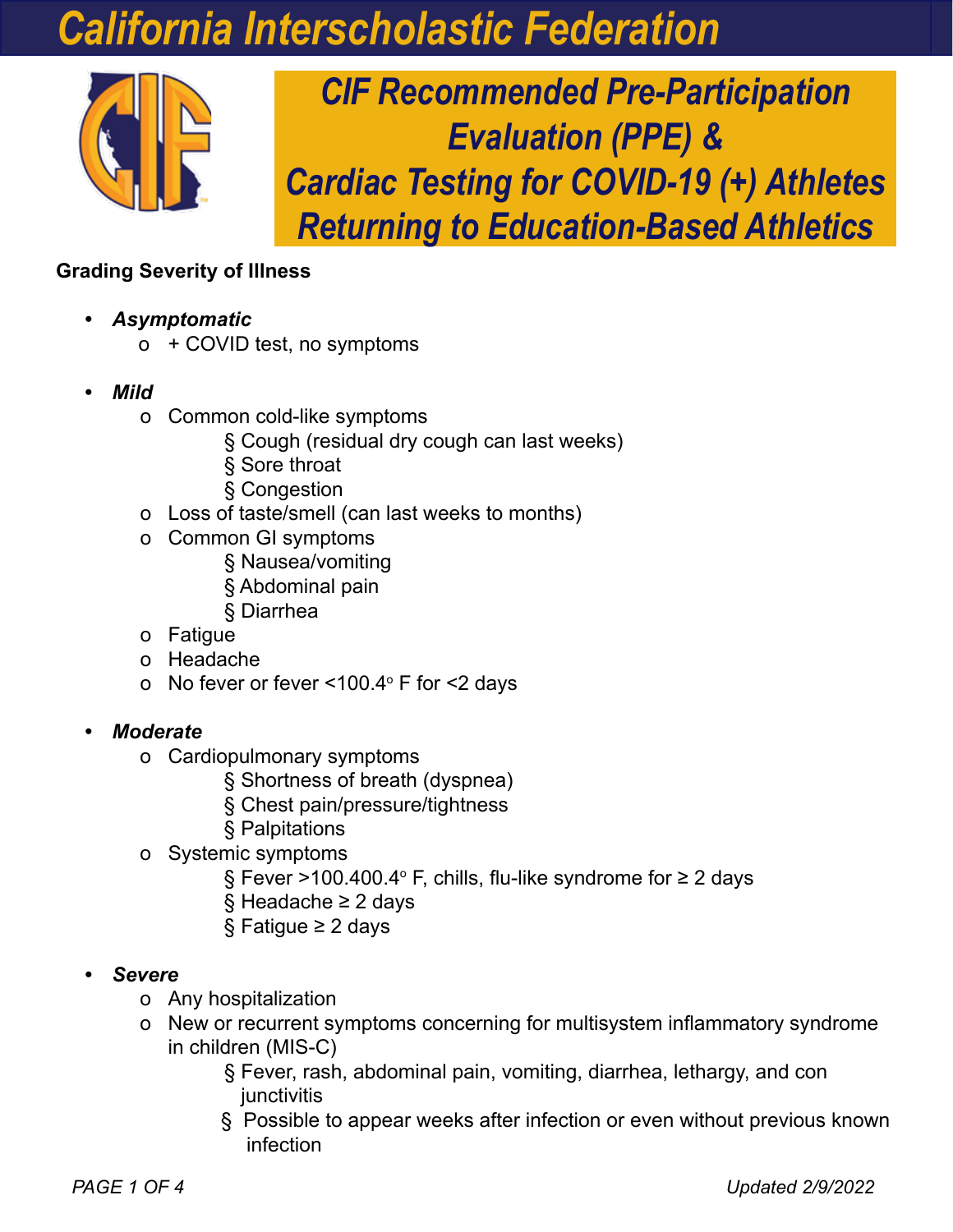# *California Interscholastic Federation*



# *If History of COVID (+)*

## **Asymptomatic** [COVID(+) test only] or *Mild* Illness

- No specific COVID cardiac testing needed
- o If Pre-participation Evaluation (PPE) previously done *AND* full resolution of acute symptoms (excluding isolated loss of taste and smell, resolving cough) *AND* back to full training and/or competition–level exercise with no new symptoms:
	- § No medical clearance needed
	- § No Graduated Return to Play (GRTP) Progression needed
- o If PPE previously done and recent (+) test/recently out of isolation/deconditioned:
	-
	- § No medical clearance needed<br>§ Recommend following the CIF Recommend following the CIF COVID Graduated Return to Play (GRTP) Progression for Acute Asymptomatic or Mild Infections
		- Understand that return-to-sport timeline is individualized and based on numerous factors including baseline fitness, severity and duration of COVID symptoms, and tolerance to progressive levels of exertion
		- Athletes should be closely monitored for new cardiopulmonary symptoms as they return to exercise
- o If PPE clearance needed:
	- § Perform the full pre-participation cardiac screening that is part of PPE (with additional testing as indicated)
	- § If full resolution of acute symptoms (excluding isolated loss of taste and smell, resolving cough) *AND* back to full training and/or competi tion–level exercise with no new symptoms:
		- No GRTP Progression needed
	- § If recent (+) test/recently out of isolation/deconditioned:
		- Recommend following the CIF COVID GRTP Progression for Acute Asymptomatic or Mild Infections
		- Athletes should be closely monitored for new cardiopulmonary symptoms as they return to exercise.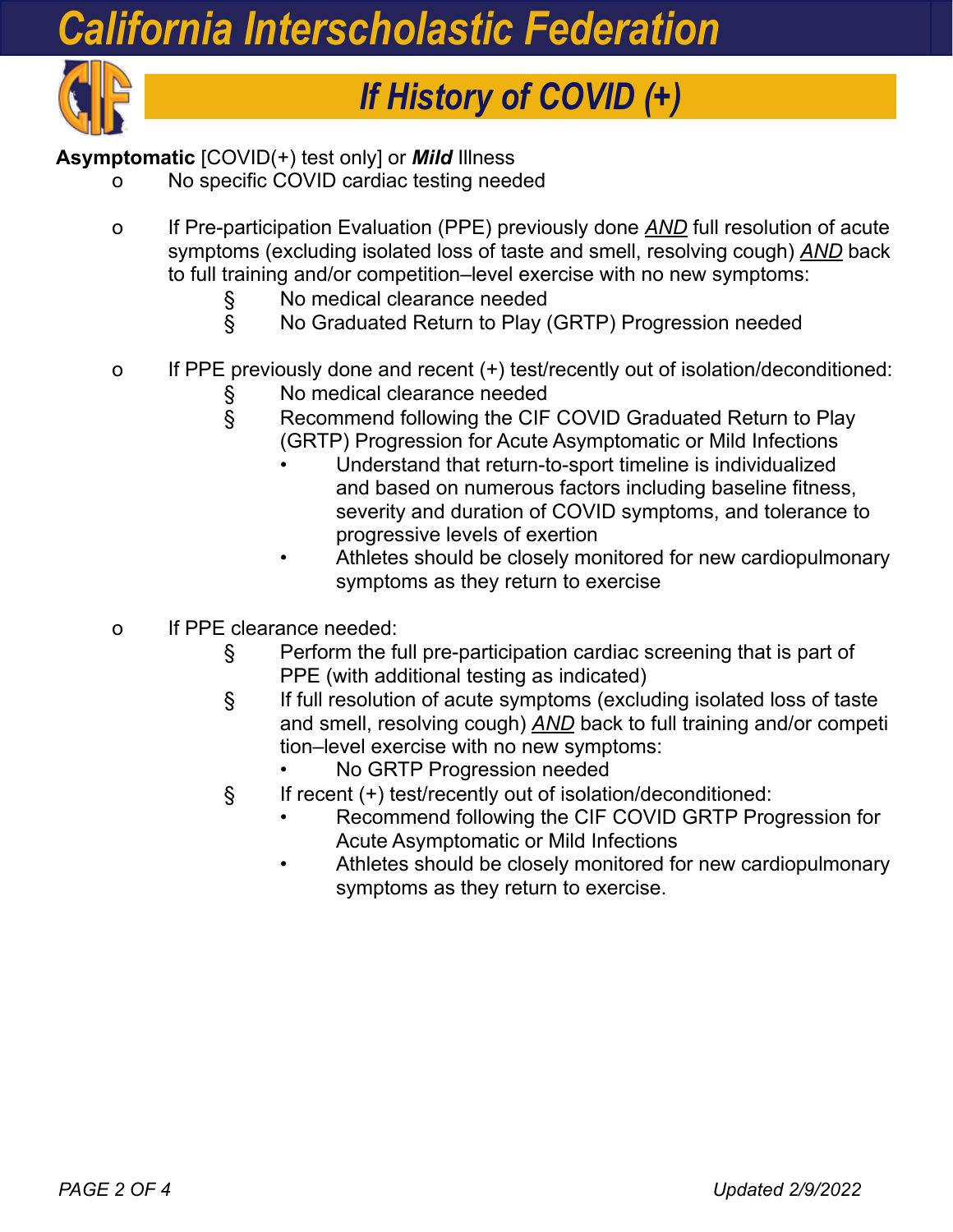

#### *Moderate Illness*

- o Whether PPE previously done or PPE clearance needed *AND* initial cardio pulmonary symptoms during acute phase of illness are suggestive of myo carditis syndrome (shortness of breath, chest pain/pressure/tightness, palpitations):
	- § Medical evaluation and clearance needed
	- § Consider cardiac testing including ECG, troponin, and echocardio gram
		- If any abnormal testing, refer to Cardiology; consider cardiac MRI
	- § Once cleared by medical provider, no exercise for 5 days from symp tom onset; moderate symptoms should be resolved (note: isolated loss of taste and smell, resolving cough can persist)
		- Recommend GRTP progression; understand that return-to sport timeline is individualized and based on numerous factors including baseline fitness, severity and duration of COVID symptoms, and tolerance to progressive levels of exertion.
		- Athletes should be closely monitored for new cardiopulmonary symptoms as they return to exercise.
	- o If PPE previously done *AND* no symptoms of myocarditis syndrome/no abnormal cardiac testing *AND* full resolution of acute symptoms (exclud ing isolated loss of taste and smell, resolving cough) *AND* back to full training and/or competition–level exercise with no new symptoms:
		- § No specific COVID cardiac testing needed, no medical clearance needed
		- § No GRTP Progression needed
	- o If PPE clearance needed AND no symptoms of myocarditis syndrome/no abnormal cardiac testing AND full resolution of acute symptoms (excluding isolated loss of taste and smell, resolving cough) AND back to full training and/or competition–level exercise with no new symptoms:
		- § Perform the full pre-participation cardiac screening that is part of PPE (with additional testing as indicated)
		- § No GRTP Progression needed

#### *Severe Illness*

- o Whether PPE previously done or PPE clearance needed:
	- § Needs medical evaluation and clearance before beginning GRTP Progression
	- § Typically evaluated by Cardiology during hospitalization; strongly encourage outpatient Cardiology evaluation and testing if not done in hospital